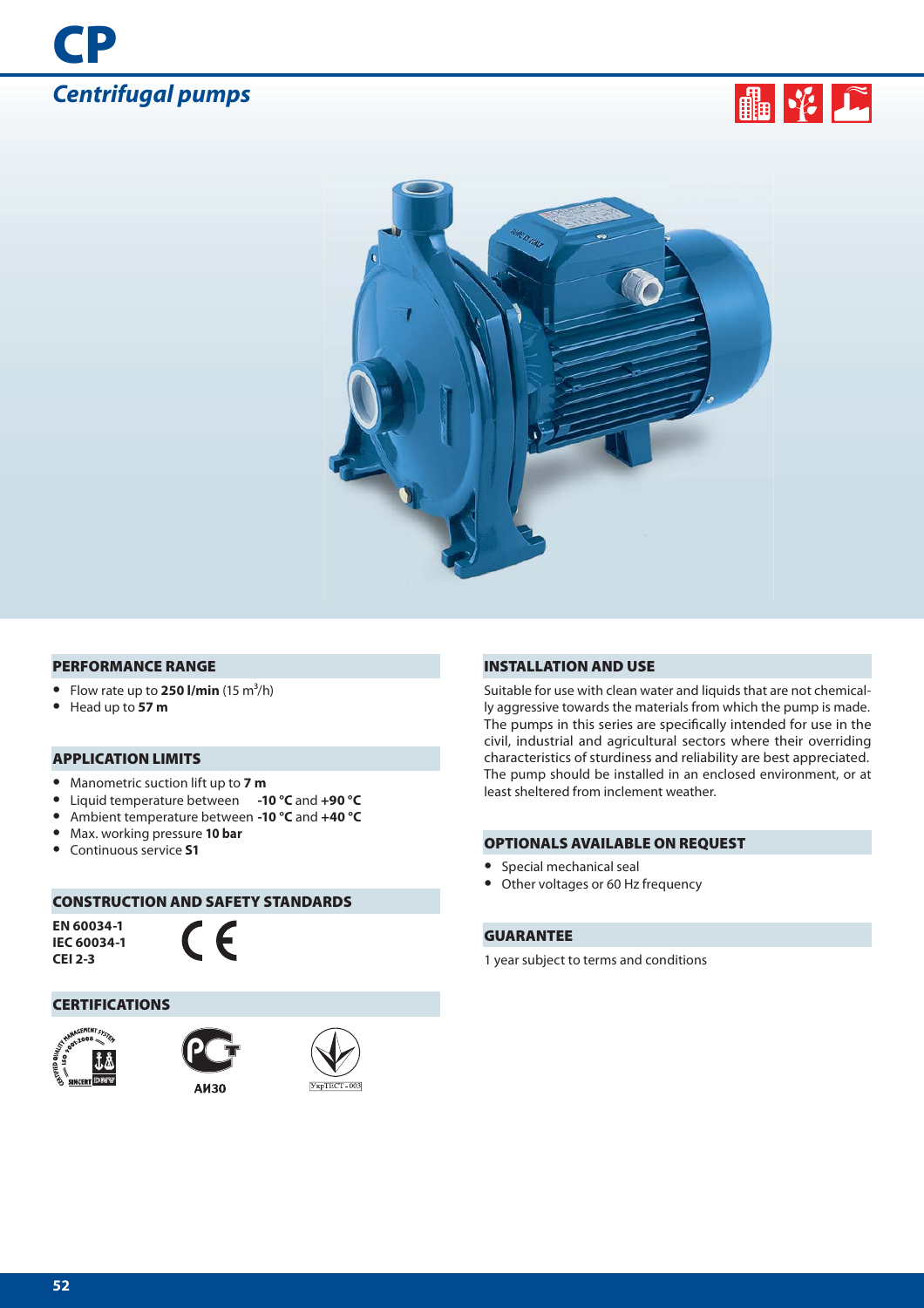



|                    | <b>MODEL</b>       |     | <b>POWER</b> | $m^3/h$      |          | 3.0  | 3.6  | 4.2  | 4.8  | 5.4  | 6.0  | 6.6 | 7.5 | 8.4  | 9.6  | 10.8 | 12.0 |     | $13.2$   15.0 |
|--------------------|--------------------|-----|--------------|--------------|----------|------|------|------|------|------|------|-----|-----|------|------|------|------|-----|---------------|
| Single-phase       | Three-phase        | kW  | HP           | l/min        | $\Omega$ | 50   | 60   | 70   | 80   | 90   | 100  | 110 | 125 | 140  | 160  | 180  | 200  | 220 | 250           |
| <b>CPm 25/160B</b> | CP 25/160B         | 1.1 | 1.5          | н.<br>metres | 33       | 32.5 | 32   | 31.5 | 31   | 30.5 | 30   | 29  | 28  | 26.5 | 24   | 21.5 | 18   |     |               |
| <b>CPm 25/160A</b> | CP 25/160A         | 5.، |              |              | 38       | 37   | 36.8 | 36.5 | 36   | 35.5 | 35   | 34  | 33  | 31.5 | 29.5 | 27   | 24   | 20  |               |
|                    | <b>CP 25/160AR</b> | 2.2 |              |              | 42       | 41   | 41   | 40.5 | 40   | 39.5 | 39   | 38  | 37  | 36   | 34   | 31   | 28   | 24  |               |
| CPm 25/200B        | CP 25/200B         | 2.2 |              |              | 49       | 48   | 47.5 | 47   | 46.5 | 45.5 | 45   | 44  | 43  | 41   | 38.5 | 36   | 32   | 28  | 22            |
|                    | CP 25/200A         |     | 4            |              | 57       | 56   | 55.8 | 55.5 | 55   | 54.5 | 53.5 | 53  | 52  | 50.5 | 48.5 | 46   | 43.5 | 40  | 33            |

**Q** = Flow rate **H** = Total manometric head **HS** = Suction height Tolerance of characteristic curves in compliance with EN ISO 9906 App. A.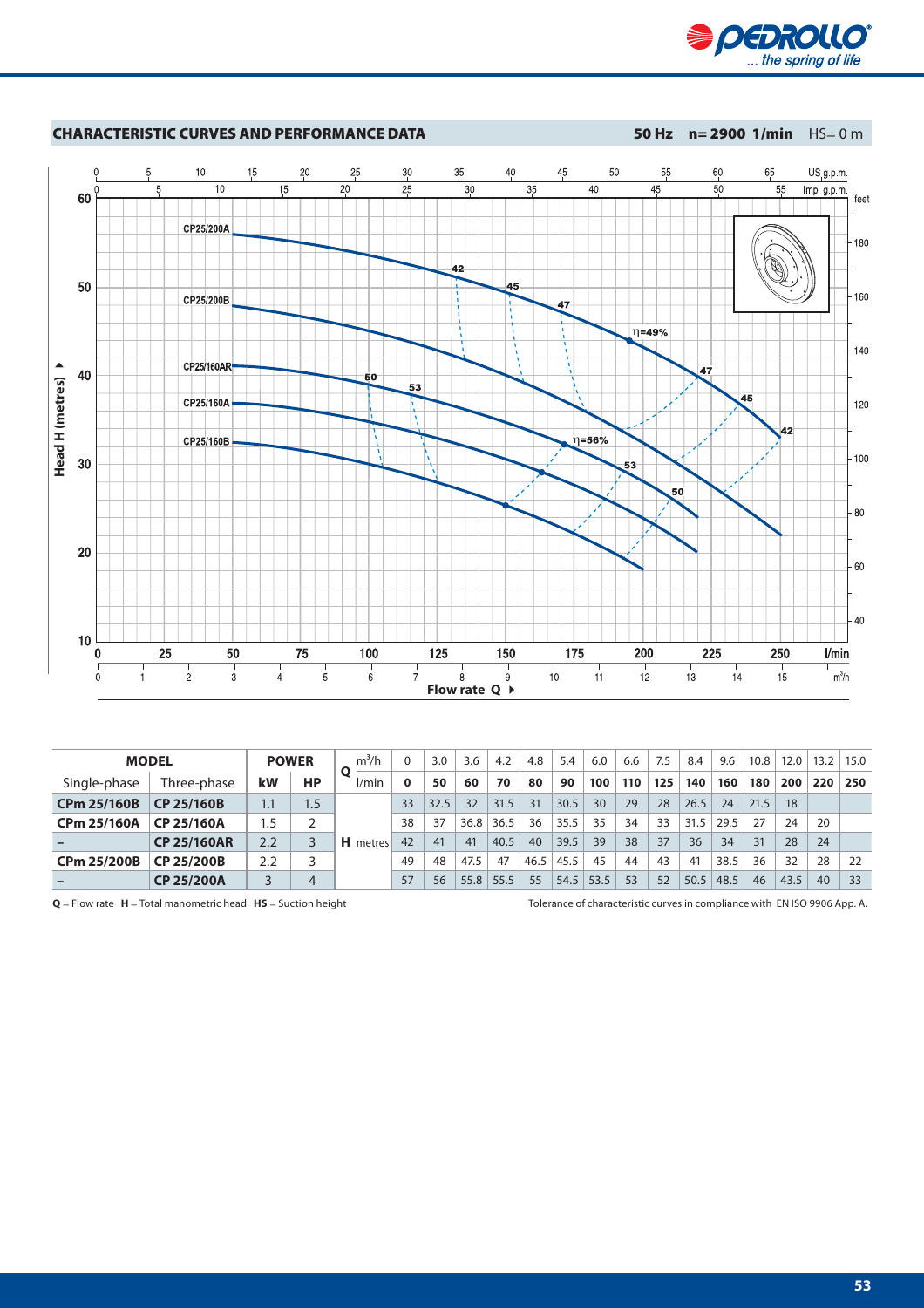|                | <b>POS. COMPONENT</b>  | <b>CONSTRUCTION CHARACTERISTICS</b>                                                            |                                     |                 |                 |                  |            |  |  |  |  |
|----------------|------------------------|------------------------------------------------------------------------------------------------|-------------------------------------|-----------------|-----------------|------------------|------------|--|--|--|--|
| 1              | <b>PUMP BODY</b>       | Cast iron, made to EN 733 standards, complete with threaded ports in compliance with ISO 228/1 |                                     |                 |                 |                  |            |  |  |  |  |
| $\overline{2}$ | <b>BODY BACKPLATE</b>  | Cast iron                                                                                      |                                     |                 |                 |                  |            |  |  |  |  |
| 3              | <b>IMPELLER</b>        | <b>Brass</b>                                                                                   |                                     |                 |                 |                  |            |  |  |  |  |
| 4              | <b>MOTOR SHAFT</b>     |                                                                                                | Stainless steel EN 10088-3 - 1.4104 |                 |                 |                  |            |  |  |  |  |
| 5              | <b>MECHANICAL SEAL</b> | <b>Pump</b>                                                                                    | Seal                                | <b>Shaft</b>    |                 | <b>Materials</b> |            |  |  |  |  |
|                |                        | <b>Model</b>                                                                                   | <b>Model</b>                        | <b>Diameter</b> | Stationary ring | Rotational ring  | Elastomer  |  |  |  |  |
|                |                        | CP 25/160                                                                                      | <b>FN-18</b>                        | $Ø$ 18 mm       | Graphite        | Ceramic          | <b>NBR</b> |  |  |  |  |
|                |                        | CP 25/200                                                                                      | <b>FN-24</b>                        | $Ø$ 24 mm       | Graphite        | Ceramic          | <b>NBR</b> |  |  |  |  |
| 6              | <b>BEARINGS</b>        | <b>Pump</b>                                                                                    | <b>Model</b>                        |                 |                 |                  |            |  |  |  |  |
|                |                        | CP 25/160                                                                                      | 6204 ZZ / 6204 ZZ                   |                 |                 |                  |            |  |  |  |  |
|                |                        | CP 25/200                                                                                      | 6206 ZZ - C3 / 6205 ZZ              |                 |                 |                  |            |  |  |  |  |
| 7              | <b>CAPACITOR</b>       | <b>Pump</b>                                                                                    | Capacitance                         |                 |                 |                  |            |  |  |  |  |
|                |                        | Single-phase                                                                                   | (230 V or 240 V)                    |                 | (110 V)         |                  |            |  |  |  |  |
|                |                        | <b>CPm 25/160B</b>                                                                             | 31.5 $\mu$ F 450 VL                 |                 | 60 µF 250 VL    |                  |            |  |  |  |  |
|                |                        | <b>CPm 25/160A</b>                                                                             | 45 µF 450 VL                        |                 | 80 µF 250 VL    |                  |            |  |  |  |  |
|                |                        | <b>CPm 25/200B</b>                                                                             | 70 µF 450 VL                        |                 | —               |                  |            |  |  |  |  |
|                |                        |                                                                                                |                                     |                 |                 |                  |            |  |  |  |  |

## **8 ELECTRIC MOTOR CPm**: single-phase 230 V - 50 Hz with thermal overload protector built-in to the winding (up to 1.5 kW).<br>**CP**: three-phase 230/400 V - 50 Hz. **CP**: three-phase 230/400 V - 50 Hz.

➠ **Pumps fi tted with the three-phase motor option off er IE2 (IEC 60034-30) class high performance**

- Insulation: F class.
- Protection: IP 44.